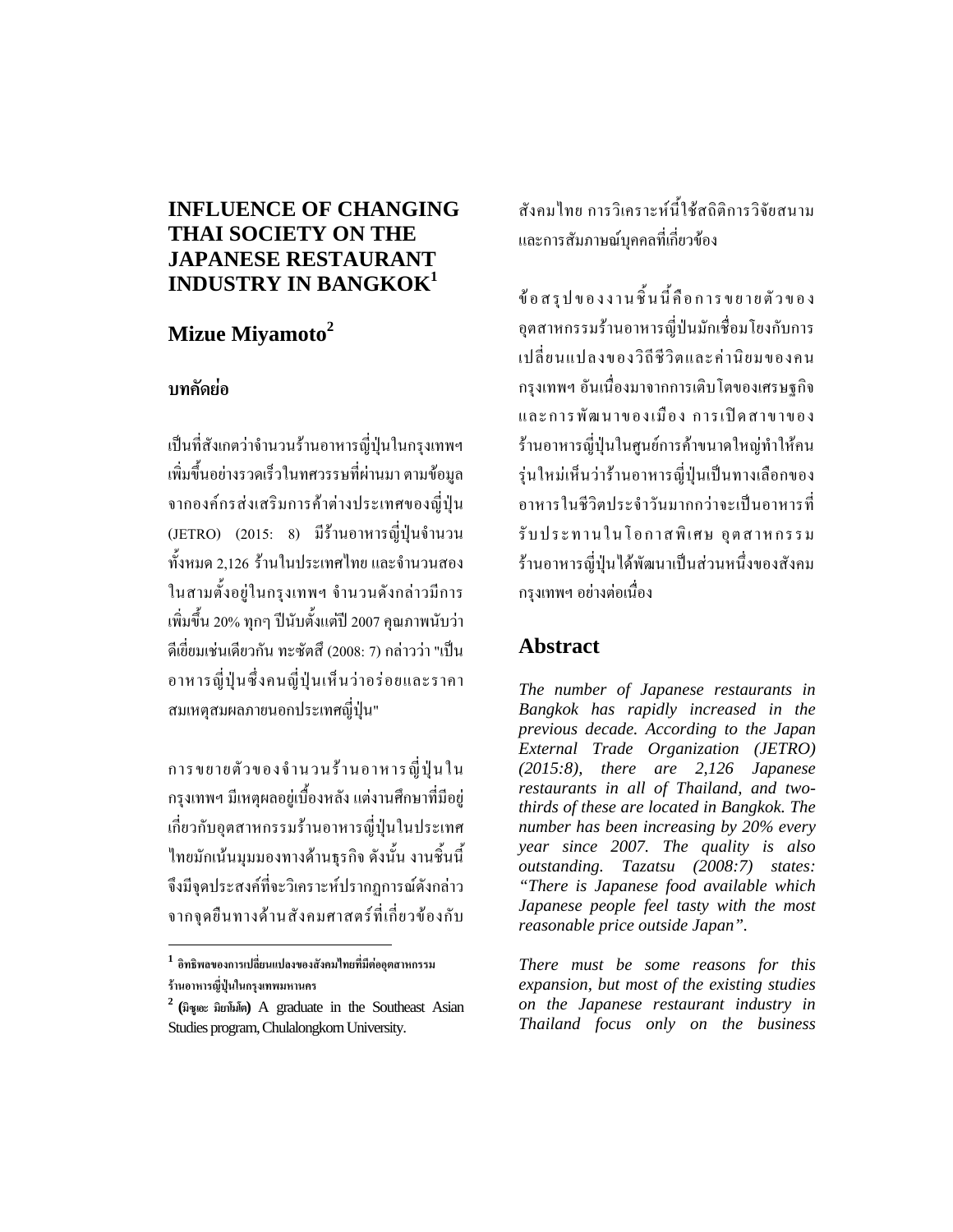*perspective. Therefore, this study aims to analyze this phenomenon from sociological points of view related to Thai society. The analysis is based on official statistics, field research and interviews with selected Thai people.* 

*It was found that the expansion of the Japanese restaurant industry is highly connected to life style and value transformation of Bangkok people as a result of financial growth and urbanization. Wide integration of Japanese restaurant chains into large shopping malls has enabled Thai people to access Japanese restaurants as part of their daily lives. Moreover, this trend has created a new generation who recognize Japanese restaurants as choices for everyday food instead of ones for special occasions. The Japanese restaurant industry has been increasingly and deeply integrated into Bangkok society.* 

#### **1. Introduction**

It has been observed that Japanese food has been booming globally since the 2000s. According to the Japanese Ministry of Agriculture's website, the Organization to Promote Japanese Restaurants Abroad (JRO) was established in 2007 under the Ministry's official recognition. It seems to have been successful to a certain extent. According the Ministry of Agriculture, Forestry and Fisheries, the number of Japanese restaurants overseas increased from 24,000 in 2006 to 55,000 in 2013. In Asia alone, it nearly tripled in the same period.

Iwama (2013) examined Japanese restaurants in China. He noted that Japanese restaurants are seen mainly in cities along the sea where there are many Japanese companies. Shanghai has 2,110 Japanese restaurants but the number of Japanese restaurants per person is not as high as in Taipei or Los Angeles. He discussed how Japanese restaurants are localized in China in order to be accepted by Chinese people. He concluded that Japanese food is still in the initial period, and it is still to be seen if it will be truly accepted in the longer term in Chinese society.

Japanese food has been widely accepted for a long time in North America. There are many studies about Japanese cuisine from a cultural perspective. Tanaka (2008) conducted interview research concerning the acceptance of Japanese cuisine in Toronto, Canada from the point of view of Japanese culinary culture and also connected to cosmopolitan lifestyles. Carrol (2011) states that sushi has become accepted in a different way from other ethnic cuisine. He planned subsequent research on the acceptance of *sushi* <sup>3</sup>in the United States under the framework of globalization.

In Thailand Japanese food is also widely accepted. According to JETRO (2015:8), in 2015 there were 2,126 Japanese restaurants in all of Thailand, and twothirds of these were located in Bangkok. The number has increased by 20% every year since 2007. The quality is also high. Tazatsu (2008:7) states: "There is

1

<sup>&</sup>lt;sup>3</sup> Vinegared rice mixed with vegetables or fish.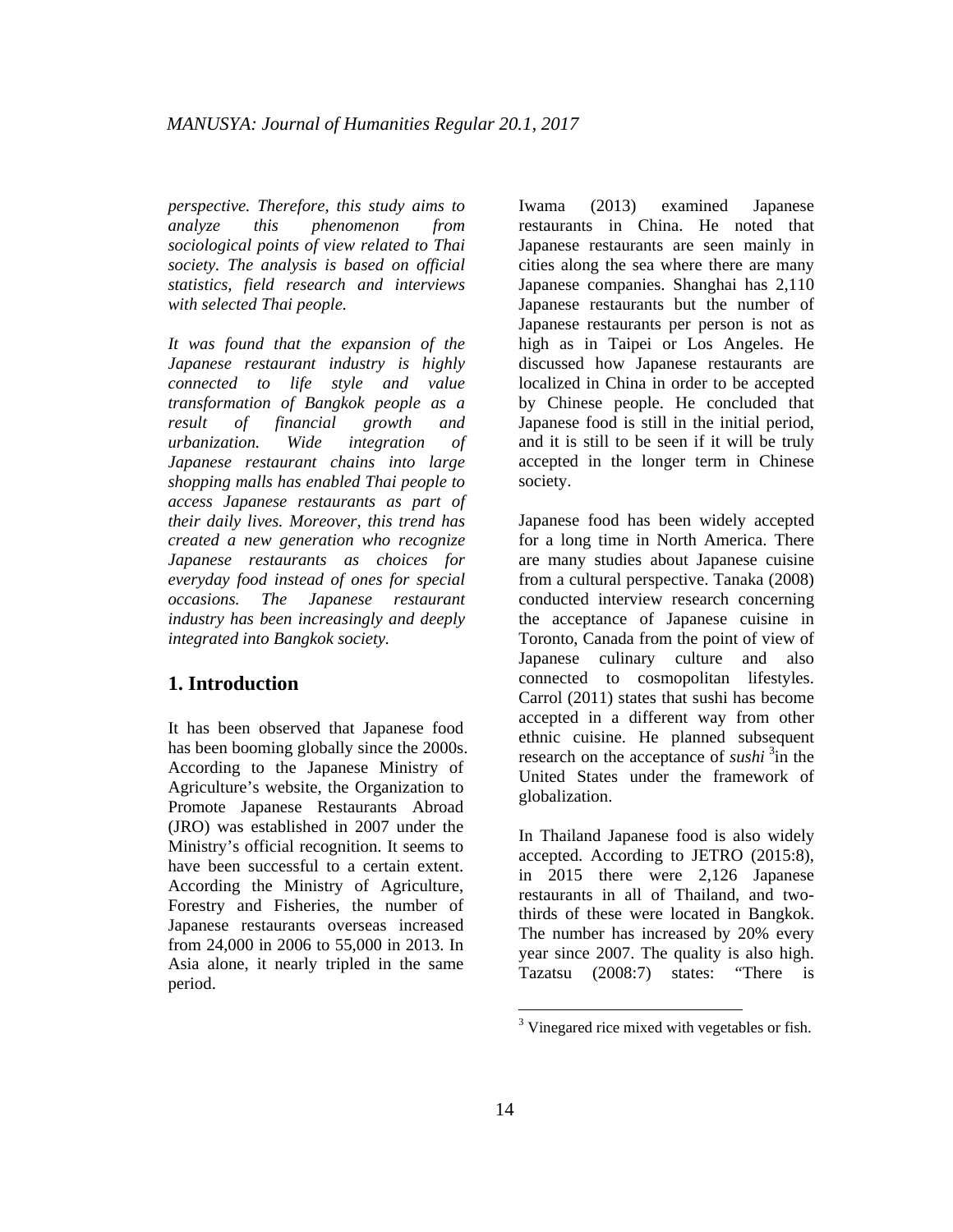Japanese food available which Japanese people feel tasty with the most reasonable price outside Japan". Indeed, any kind of Japanese food is available in Bangkok, both Japanese and Thai brands, from highend to casual, from authentic to locallyinfluenced, and from sushi to *okonomiyaki.<sup>4</sup>*

Regarding Japanese cuisine in Thailand, JETRO has published a large number of surveys since the mid-2000s, such as *information related to the restaurant industry's expansion* in 2007, and *Survey of Japanese restaurants in Bangkok, Thailand- based on interviews with Japanese restaurants* in 2015. These surveys provide a great deal of useful data on Japanese restaurants, particularly for those who run businesses in the Japanese food industry. The Japanese Chamber of Commerce (JCC) has also published two articles. Tazatsu(2008) provided a summary of JETRO's survey, and Asai (2010) reported on the prospects of the Japanese restaurant market in Bangkok. Masuda (2010) describes a connection between the increasing number of Thai tourists to Japan and the popularity of Japanese food in Thailand. Kakumoto (2011:3) also emphasizes Japanese food's importance in promoting tourism to Japan, as it has a good reputation in other countries. All of these publications are written from a business standpoint, while studies about the Japanese restaurant industry in Thailand are rarely conducted from socio-cultural perspectives.

 $\overline{a}$ 

Therefore, the objective of this study is to analyze the phenomenon of the Japanese restaurant industry's expansion in connection with changes in Thai society. I hypothesize that there has been significance change in Thai people's financial and cultural conditions and that these are an important factor for the expansion of the Japanese food industry in Bangkok.

The data used in this study is based on official statistics from the National Statistical Office of Thailand and my interviews with Thai people.

I selected 30 people living in Bangkok and interviewed them using prepared questions shown below in Table 1. These are questions I created in order to test my hypothesis. Interviews were done in English or Thai.

Tables 2 and 3 show respondents' characteristics categorized by age and occupation.

### **Changes in Thai society and the expansion of the Japanese food industry**

I hypothesize that Thai society has changed in terms of financial conditions and lifestyles and that these changes have influenced the Japanese restaurant industry. The content that I will present is divided into 3 sections; 1) Financial growth of Thai people and expansion of the middle class in Bangkok, 2) Influence of Bangkok's financial advantages on spending on restaurants 3) The expansion of the Japanese restaurant industry in response to changes in Thai people's lifestyles.

<sup>4</sup> Japanese style unsweetened pancakes, mixed with vegetables, seafood or meat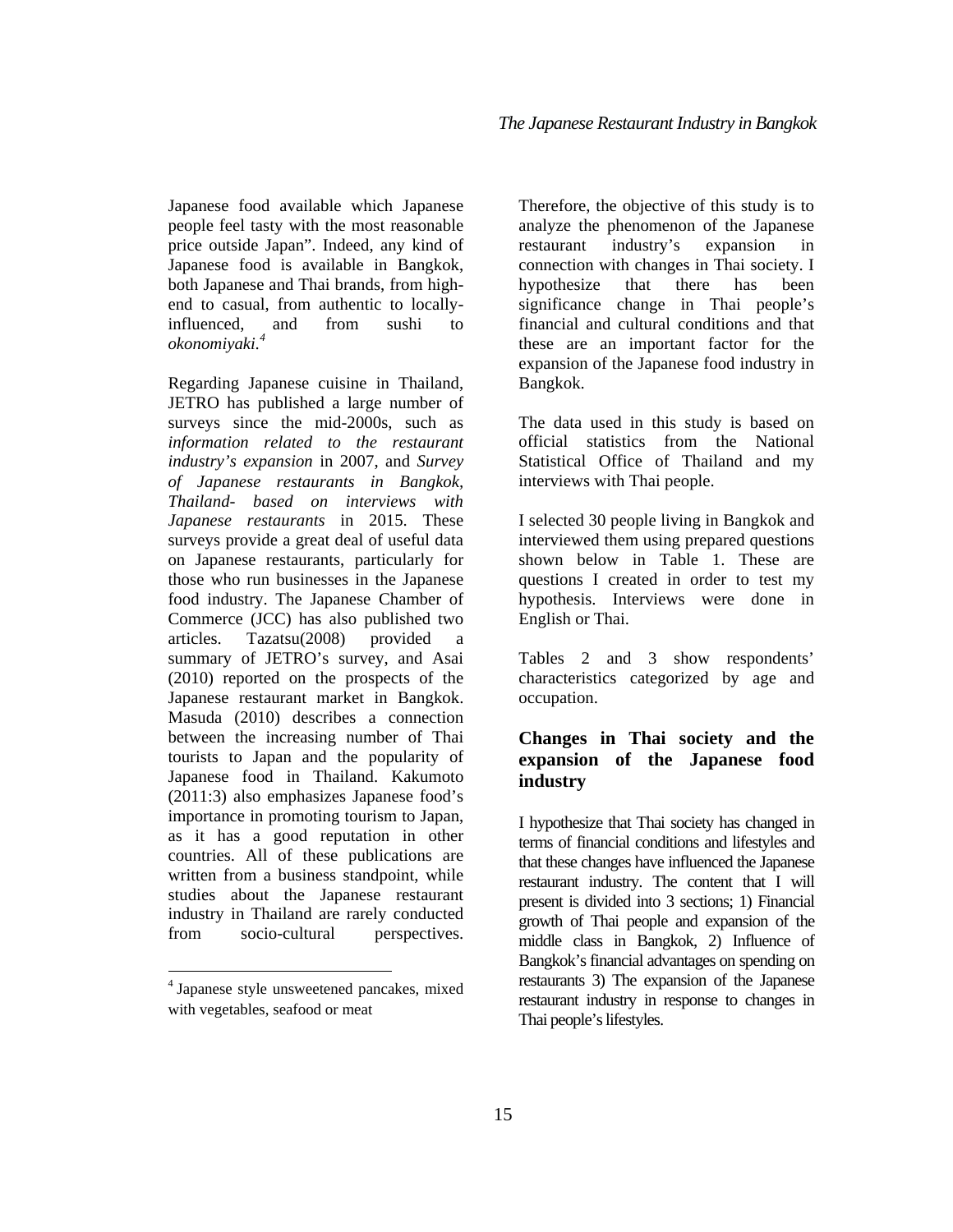#### Table 1 Questions for selected interviews

- 0. Please state your approximate age, occupation, living location in Bangkok and hometown
- 1. What is your favorite foreign food? (e.g. Chinese, Japanese, Italian...)
- 2. Do you like Japanese food? Why?
- 3. What is your image of Japanese food?
- 4. What is your favorite Japanese dish? (e.g. sushi, tonkatsu, .....)
- 5. How often do you eat Japanese food? When?
- 6. In which restaurant do you eat Japanese food most frequently? Why? Is it in a shopping mall?
- 7. Since when have you liked Japanese food? Why?
- 8. Do you eat JP food in markets?
- 9. What is your favorite shopping mall? How often do you go to shopping malls?
- 10. Do TV programs influence your food selection?

Table 2 Respondents by age

| Age      | <b>Number of respondents</b> |
|----------|------------------------------|
| Under 20 |                              |
| $20-29$  |                              |
| 30-39    |                              |
| 40-49    |                              |
| 50-59    |                              |

#### Table 3 Respondents by occupation

| Occupation                         | <b>Number of respondants</b> |
|------------------------------------|------------------------------|
| Office manager or upper, professor |                              |
| Office worker, coffee shop owner   |                              |
| Guard, maid                        |                              |
| <b>Student</b>                     |                              |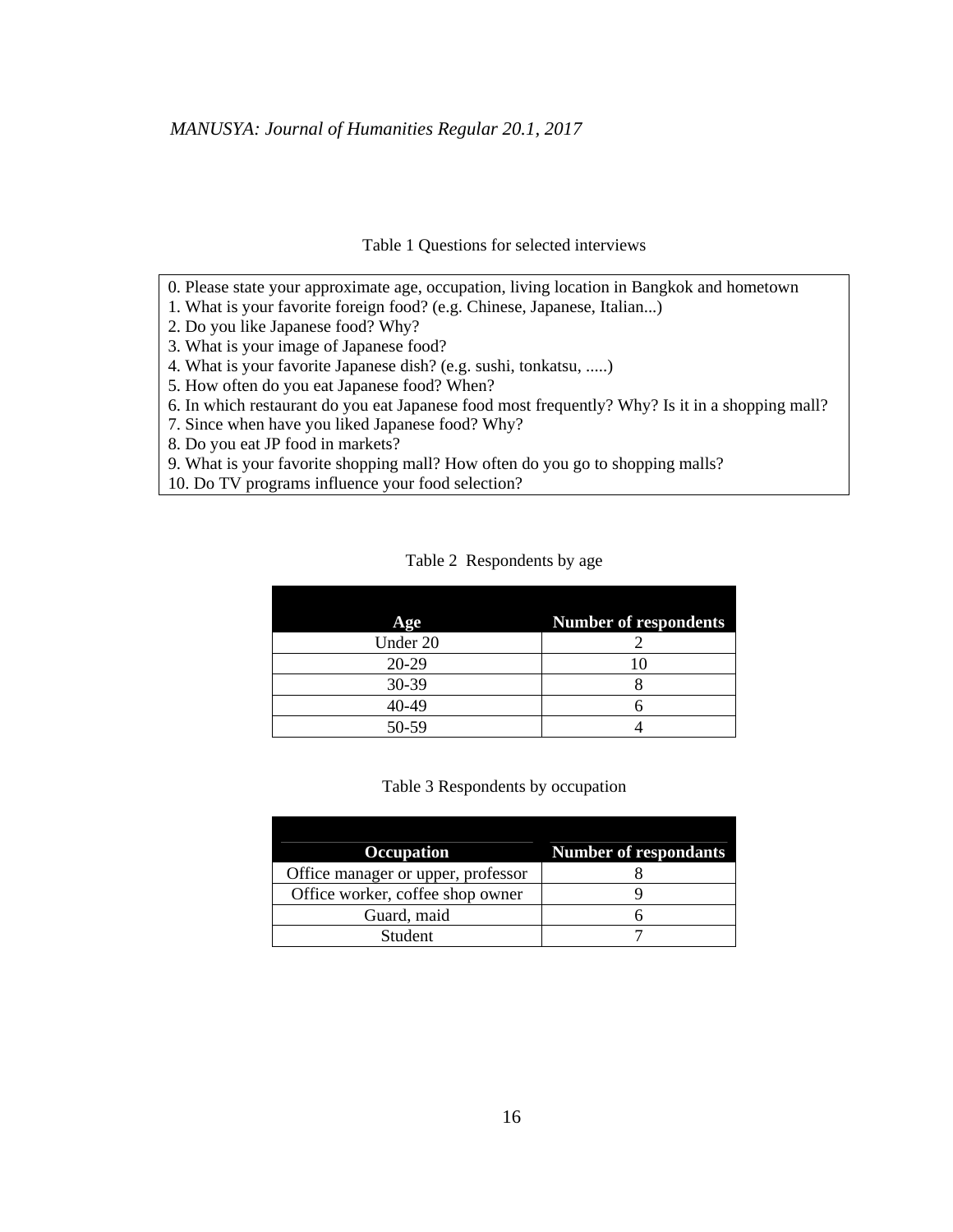



|                                               | <b>Whole Kingdom</b> |      |       |      |                   |
|-----------------------------------------------|----------------------|------|-------|------|-------------------|
| Socio-economic class                          | 1990                 | 2000 | 2010  | 2015 | 2015<br>(Bangkok) |
| 1. managers, senior officials and legislators | 2%                   | 3%   | 3%    | 4%   | 9%                |
| 2. Professionals                              | 3%                   | 4%   | 4%    | 6%   | 11%               |
| 3. Technicians and associate professionals    |                      |      | 4%    | 5%   | 9%                |
| 4. Clerks                                     | 3%                   | 4%   | 4%    | 4%   | 8%                |
| 5. Service workers and goods sellers          | 13%                  | 18%  | 17%   | 20%  | 26%               |
| White collar                                  | 20%                  | 29%  | 33%   | 38%  | 64%               |
| 6. Skilled agricultural, forest, and fishery  |                      |      |       |      |                   |
| workers                                       | 63%                  | 48%  | 38%   | 28%  | $1\%$             |
| 7. Craft and associate professionals          |                      |      | 11%   | 12%  | 12%               |
| 8. Plant and machine controllers and          |                      |      |       |      |                   |
| assemblers                                    | 16%                  | 21%  | 8%    | 10%  | 13%               |
| 9. Elementary occupations                     |                      |      | 11%   | 11%  | 10%               |
| 10. Workers not classifiable by occupation    | 1%                   | 3%   | $0\%$ | 0%   | 1%                |
| <b>Blue collar</b>                            | 80%                  | 71%  | 67%   | 62%  | 36%               |

Table 4 Socio-economic class in the whole kingdom and Bangkok (Source: National Statistical Office of Thailand)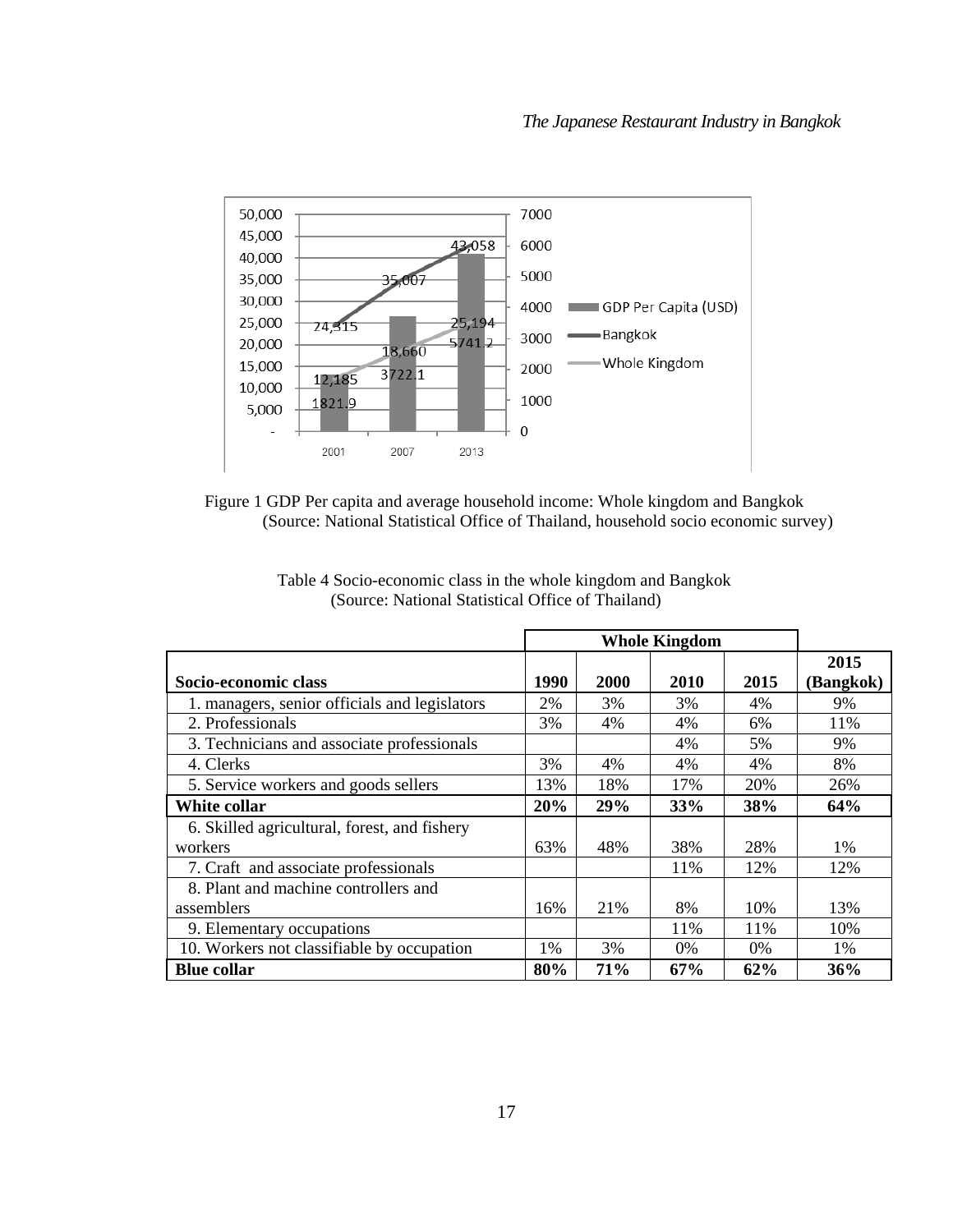#### **2-1. Financial growth in Thailand and expansion of the middle class in Bangkok**

JETRO (2014:13) shows that Thai people have an impression of Japanese food as "luxurious". In fact, one bowl of *ramen 5* costs at least 70 baht at Hachiban Ramen, which Thai people consider the most reasonably-priced Japanese restaurant chain, while a bowl of Thai noodles is available for around 40-50 baht. In popular Japanese restaurant chains such as Fuji, Ootoya or Oishi, the cost of food ranges from 250 to 500 baht. Although Japanese food is more expensive than Thai food, Thai people are spending more money on Japanese food. This reflects an improvement in Thai people's finances.

Figure 1 shows growth of GDP per capita of Thailand and average household monthly income (whole kingdom and Thailand). GDP per capita increased by 215% from 1,822 USD to 5,741 USD from 2001 to 2013. Accordingly, the average household monthly income in the whole kingdom increased dramatically 107% from 12,185 THB to 25,194 baht over the same period. When looking at the average household income in the Greater Bangkok area, it has increased 77% from 24,315 baht to 43,058 baht. Although the entire kingdom has benefitted from economic growth, greater Bangkok is notably richer than other regions.

Now that it has been established that overall income has increased throughout the kingdom and income levels in Bangkok

 $\overline{a}$ 

exceed those for all other regions, can it be applied in all the socio-economic classes, or only in certain classes? In the discussion below, I will analyze financial growth by socio-economic class.

Table 4 shows transition of social structure by classes from 1990 to 2015 in the kingdom as a whole and in Bangkok, based on national statistics. Here I call those who work in agriculture, craft and factory workers (6-10 in table 4) "blue collar" and skilled white collar and people in the service industry (1-5 in table 4) "white collars". A significant change in the whole kingdom is that the number of "white collar" workers has been continuously increasing. If looking at Bangkok, the trend is extreme. "White collar" workers are the majority of people, reaching 64%. They are also the people who mainly work in air-conditioned environments.

To summarize, as a result of economic growth, social changes are occurring in Bangkok. First, the average income has increased rapidly. Secondly, "white collar" workers, who work indoors, have become the majority of the Bangkok population.

#### **2-2. Influence of Bangkok's financial advantages on spending at restaurants**

It was shown above that overall Thai people in Bangkok enjoy a relatively high living standard. Then the next question is how it influences their consumption activities related to the restaurant industry. Actually, a direct influence can be seen in the household expenditure survey conducted by the National Statistical Office of Thailand shown in Figure 2.

<sup>&</sup>lt;sup>5</sup> A kind of Japanese noodle, often characterized with unique soup by individual restaurants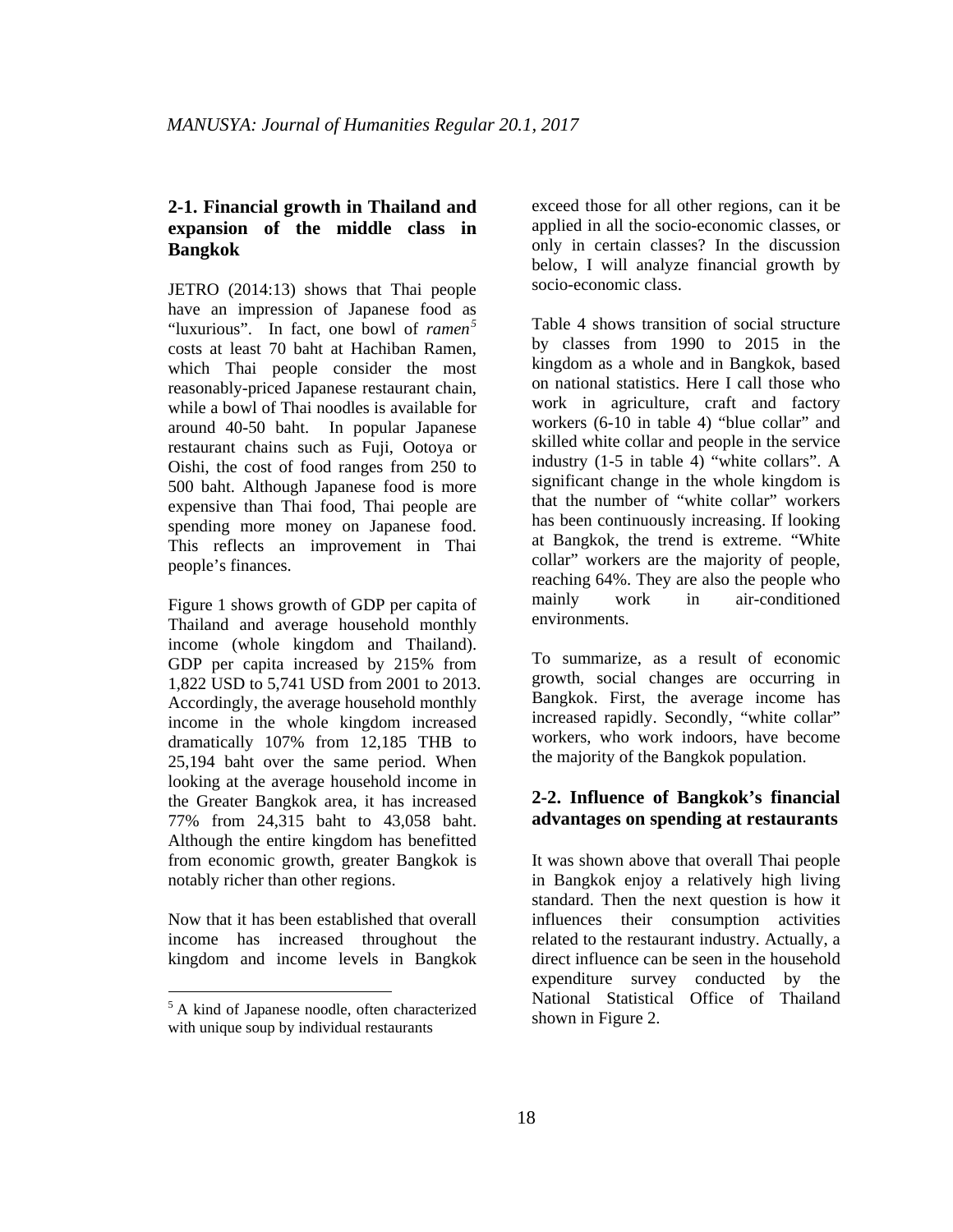

Figure 2 Expenditure on food: Bangkok and whole Kingdom 2013 (Source: National Statistical Office of Thailand, household socio economic survey)

Figure 2 shows average monthly household expenditures on food by categories in Bangkok and the whole country (cooking at home, take-home food, and food eaten away from home or eaten at restaurants). Total spending on food in Bangkok is over 9,000 baht per month, which is 60% more than the national average. However, households in Bangkok spend 3,463 baht on food cooked at home, which is only 14% more than the national average of 3,030 baht. Meanwhile, they spend 2,393 baht on take-away food (+123% of the national average) and 3,195 baht on food eaten away from home (+132% of the national average). This fact indicates that Bangkok people spend most of their higher incomes on cooked food (take-away food) or restaurant meals instead of purchasing more expensive materials for cooking themselves. A privileged financial

situation contributes to the prosperity of the restaurant industry in Bangkok.

The next discussion concerns the analysis of the situation by socio-economic classes. Figure 3 shows monthly household spending for food by categories and by socioeconomic classes. Although professional workers (I call this skilled-white collar) spend the most, the percentage of food expense  $(=\text{Engel's coefficient}^{-6})$  is significantly higher among clerical workers (I call unskilled-white collar) (27%) and general workers (I call blue collar) (34%). Although Engel's coefficient is supposed to be lower income classes, 34% is significantly high. The high Engel's score shows that this group tends to spend much more money on food compared to the national average. When breaking down the ratio of spending on restaurants, lower-white collar workers and blue collar workers in Bangkok spend 11-12% of their income, which is double the national average (5%).

To summarize, as shown above, financial advantage gives Bangkokians chances to enjoy eating at restaurants regardless of their social class. Moreover, a majority of Bangkokians spend significantly more on eating at restaurants than people in other provinces. This is likely caused by their urban circumstances, such as working away from home, accessibility to shopping malls, and availability of high quality restaurants. However, the cultural importance of food in Thailand must also explain why people spend a large part of their spare income on

 $\overline{a}$ 

<sup>6</sup> Percentage of food expense vs entire household expense. The higher the standard of living is, the lower Engel's coefficient tends to be.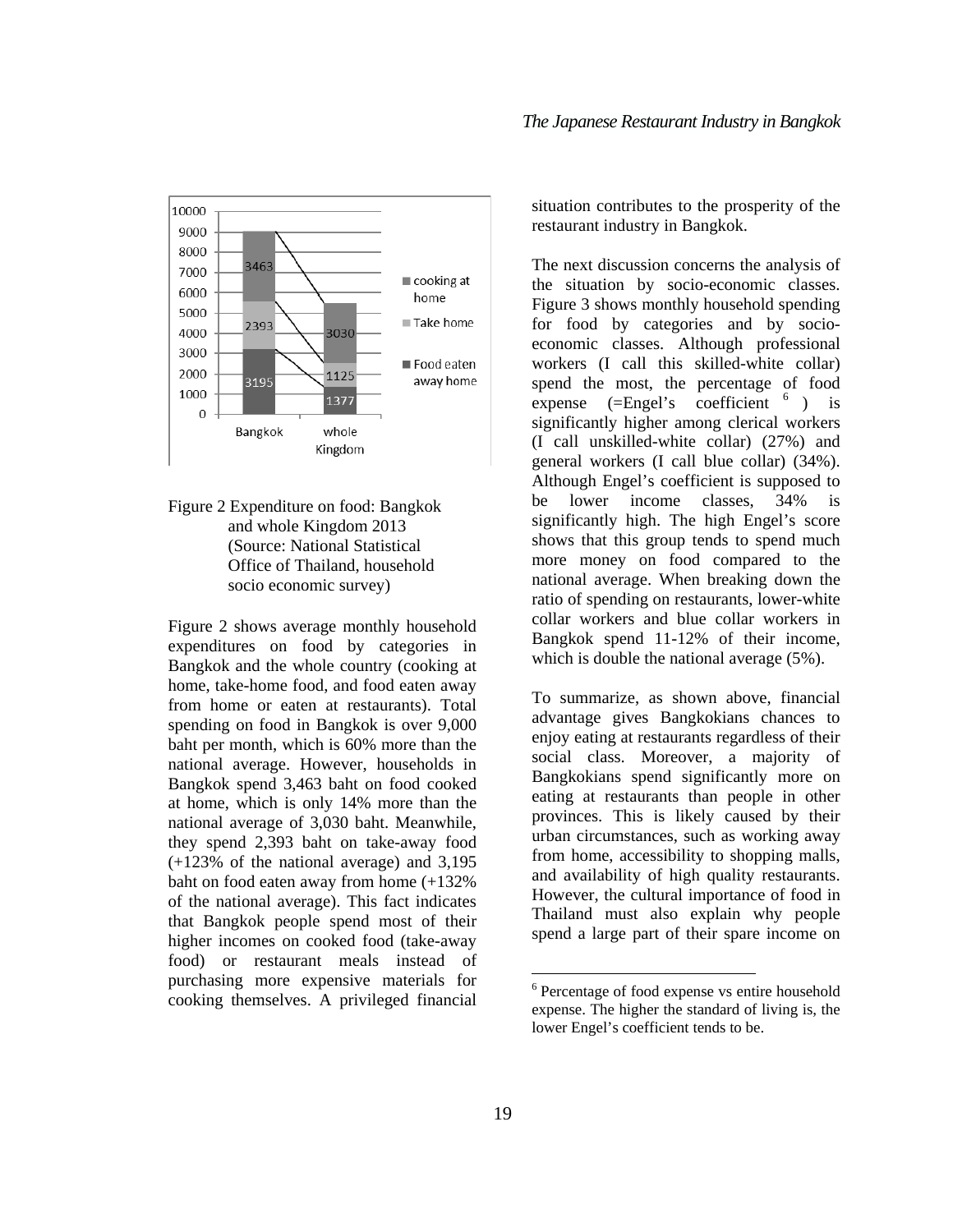restaurants. Schmidt (2014) writes: "In Thailand, food forms a central part of any social occasion". She states that sharing food and enjoying dinner together is important partially because of Thai people's nature and partially because of Thai food's serving style. Thus, it can be assumed that the financial advantage of Bangkok has contributed to the prosperity of the restaurant industry.

#### **2-3. The expansion of the Japanese restaurant industry due to changes in Thai people's lifestyles**

So far I have shown that the economic condition of Thai people in Bangkok and the tendency to spend discretionary income on eating out contribute to the growth of food industry. In this section, I will show why the Japanese restaurant industry has obtained the most advantageous position in the industry. The discussion is mainly based on the result of my interviews with Thai people.

#### **2-3-1. Leading Generation and Class of Japanese Food Boom**

In my interview with Thai people, to the question of "Do you like Japanese food?" 26 out of 30 respondents (87%) answered "yes", 5 answered "only limited dishes" and only one respondent answered "No". Japanese cuisine is liked by the majority of Thai people. Then who is leading this boom?

Table 5 shows the answers to the question "Do you like Japanese food?" by age group. The number of respondents is small and thus may not be statistically significant, but the

trend can be seen that younger respondents tend to favor Japanese food.

There are comments from respondents that support this trend as follows:

"My young relatives all like Japanese food, so when we do voting for restaurants (for gathering) we always end up with Japanese food."  $(T.U.^7$  a professor, 50s)

"(Before he had not eaten Japanese food) but I came to like Japanese food because my children brought Japanese food home from shopping malls". ( T.V. a security guard, 50s)

"My parents like Thai food. That is why I only ate Thai food when I was a child. (Recently he eats out with his parents mostly at Yayoi). These days they like Japanese food especially teriyaki chicken." (T.F. an office worker, 30s)

"My parents did not like Japanese food so much. They preferred Chinese. Recently I have taken them to Japanese restaurants, always Fuji nearby. The reason is it is in a neighborhood shopping mall. My parents like grilled salmon, meat and salad." (T.K. a student, 20s)

"Japanese food has been very familiar to me since I was a child. My family always had reunions in Japanese restaurants." (T.B. an office worker, early 20s)

"I often go to Fuji with my family on weekends. It has been like that since I was a

 $\overline{a}$ 

 $7$  T.A, T.B...stands for the names of my interviewees. The details of the interviewees are in the appendix.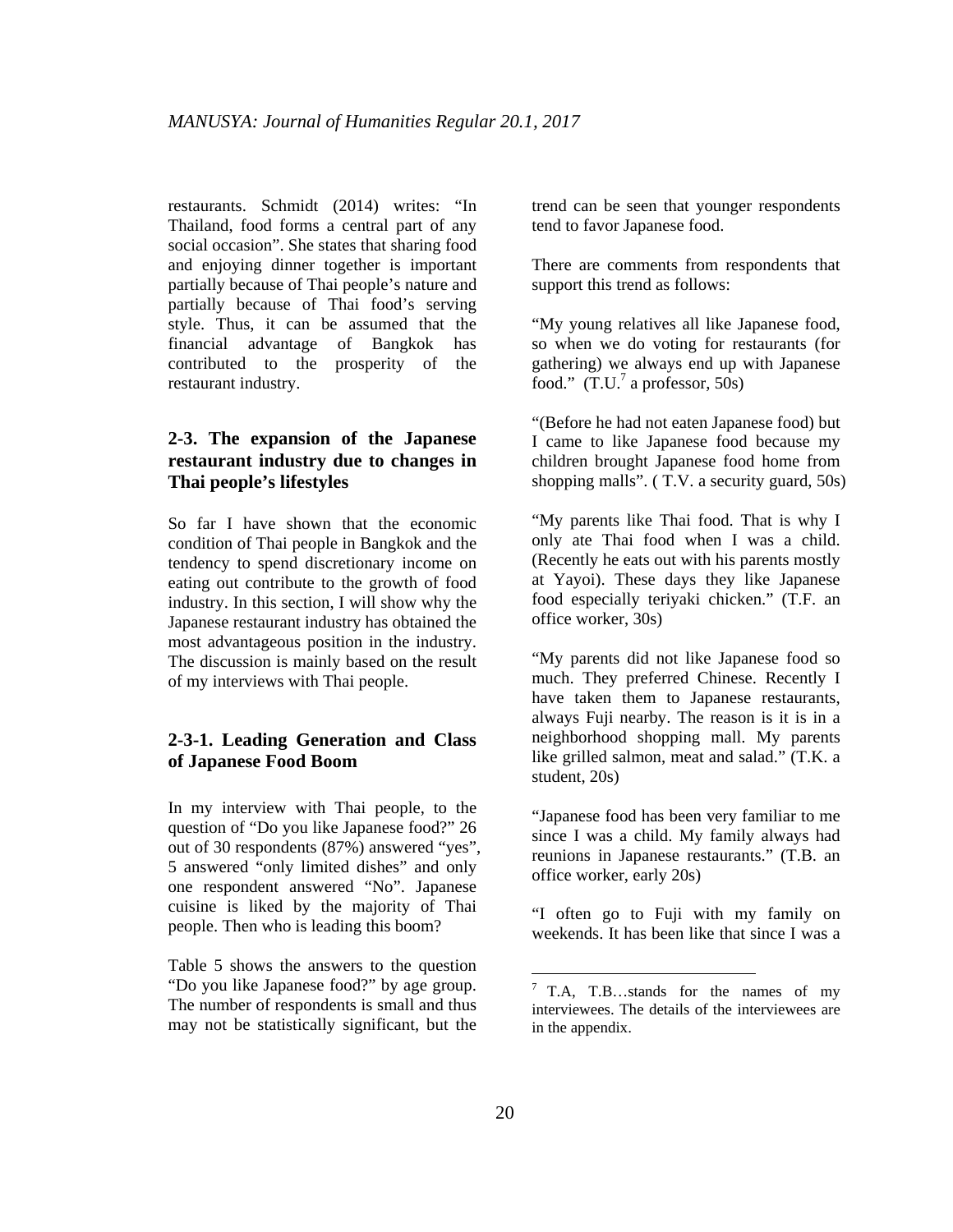child. My parents like grilled fish/meat and spicy salad at Fuji." (T.L. a student, 10s)

It can be seen that many of the older respondents are taken to Japanese restaurants or were introduced to Japanese food by their children and gradually came to enjoy Japanese food. In the case of younger parents, their children eat Japanese food since the time they were very young. Therefore, it can be inferred that the Thai people that are the most influential regarding Japanese food are currently in their 30s-40s. By their lead, parents have come to accept Japanese food and their children are familiar with Japanese food since childhood.

Then who is leading the boom in terms of socio-economic class? Table 6 shows the result of answers to the same question by respondents' occupation. Group 1 is office managers or higher positions, and professors. Group 2 is office workers. group 3 is guards and maids, who correspond to "blue collar workers" in table 4, and groups 1and 2 correspond to "white collar workers". Group 4 is students including high-school, undergraduate students and graduate students. Based on their family status, most of the respondents in group 4 are anticipated to be from families belonging to Groups 1 and 2.

It appears that group 3 like Japanese food less than the other groups. However, since the number of the interviewees was small, I cannot say with any certainty that the difference seen here is statistically significant. However, during the interviews, I was able to see the tendency that group 3 people tend to answer "Yes, I can eat it,"

which shows passive preference. On the other hand people from the other groups answered "Yes, I love it!" which shows proactive preference in many cases.

It can be inferred that the reason "blue collar class" people are less enthusiastic about Japanese food it is not only related to financial matters but also to lifestyle. Out of 8 respondents in class 3, 4 have no holidays and 2 have only one day off per week (unknown for one). Therefore, people from class 3 may not have time to access Japanese restaurants, which are mainly located in shopping malls.

"I do not go to restaurants. I work every day without a day off."( T.R. 30s, guard leader, who likes Japanese food).

("What is your favorite shopping mall? How often do you go to shopping malls?") "No. I have to work every day including Sunday and Saturday. When I have some free time I relax at home reading the newspaper." (T.T.30s, guard, who likes only limited Japanese food)

(To the same question above) "I do not go. I work every day except Saturday, from morning to evening. On Saturday I have to do household things and take care of my grandchild, so I have no time to go out." (T.U.50s, maid, who does not like Japanese food)

"Only Sunday is a holiday. Every Sunday I have a family get-together at home." (T.Q.50s, maid)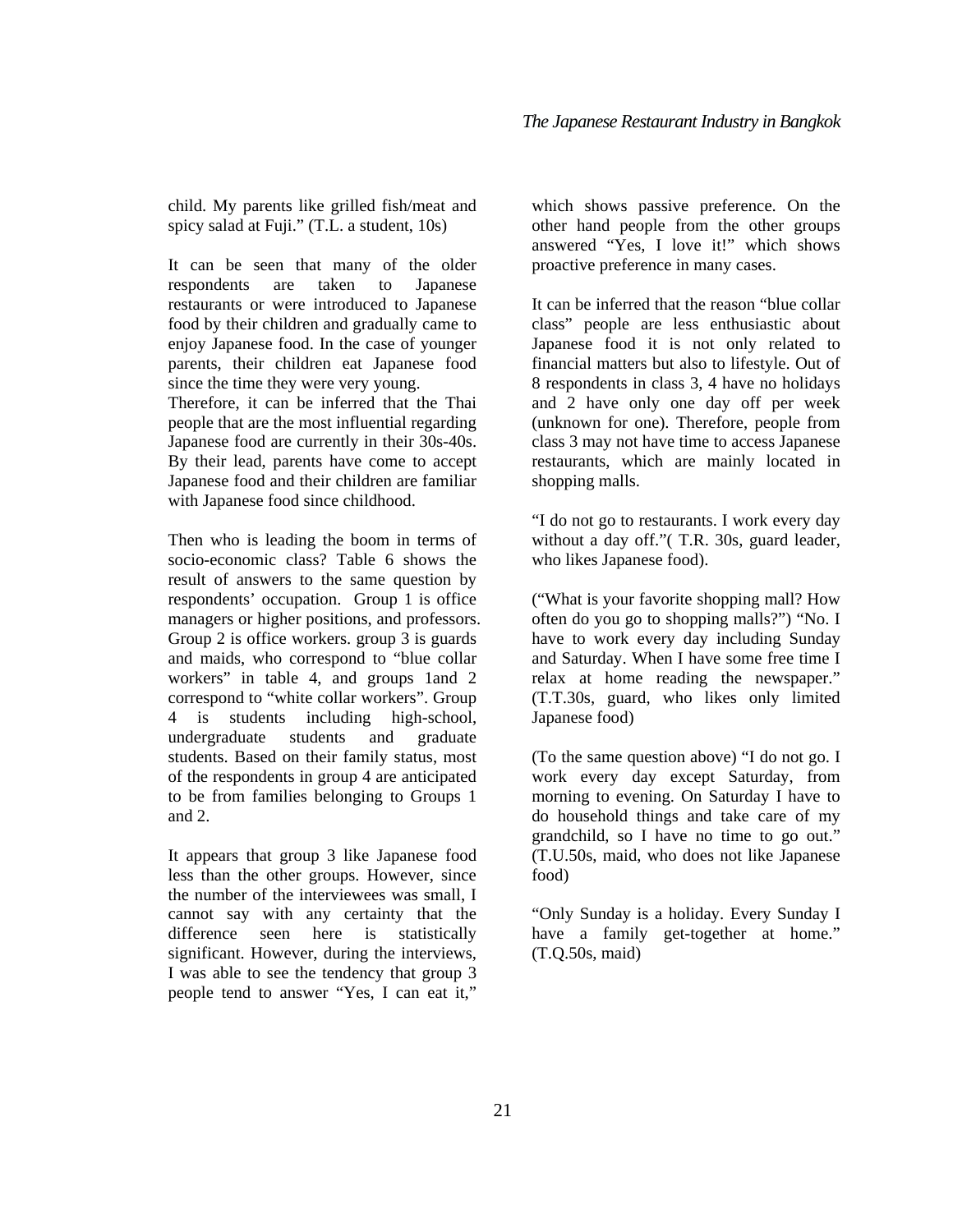

Figure 3 Spending on food by socio-economic class (Source: chart based on data from the National Statistical Office of Thailand)

Table 5 Answers to the question "Do you like Japanese food?" by age group

| Age group | 10 | 20 | 30 | 40 | 50 | <b>Total</b> |
|-----------|----|----|----|----|----|--------------|
| Yes       |    |    |    |    |    | 24           |
| Limited   |    |    |    |    |    |              |
| No        |    |    |    |    |    |              |
| Total     |    |    |    |    |    | 30           |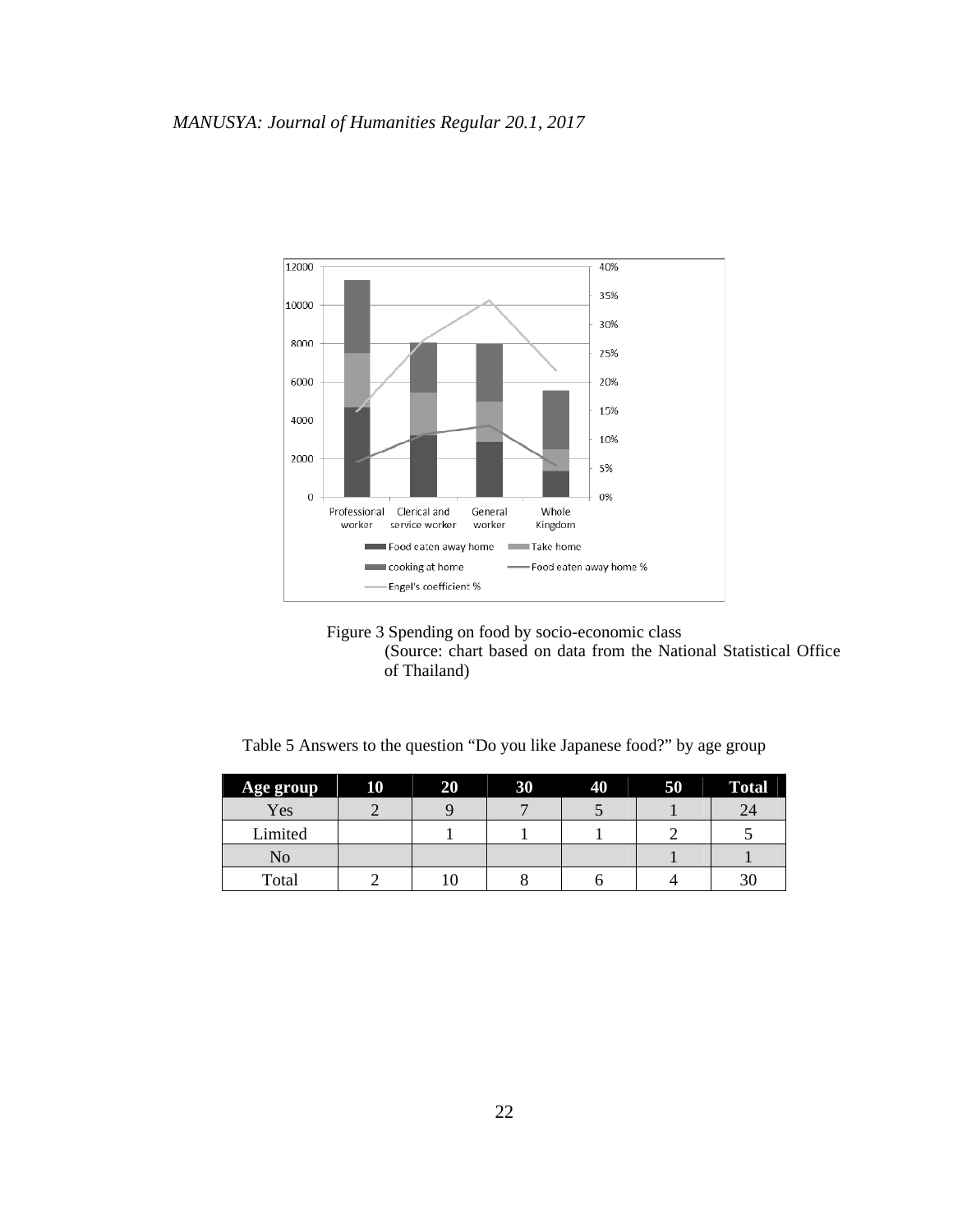| Occupation | Íl | 2 | An Br<br>4 | <b>Total</b> |
|------------|----|---|------------|--------------|
| yes        |    |   |            |              |
| limited    |    |   |            |              |
| No         |    |   |            |              |
| Total      |    |   |            |              |

#### Table 6 Answers to the question "Do you like Japanese food?" by occupation

1 Office manager or above, professor

2 Office worker, shop owner

3 Guard, maid

4 Student

Since they have very limited free time, it seems many of them do not have time to go out to shopping malls where major Japanese restaurants are available. However, the boom in Japanese food in Bangkok is already influencing them as well as people in different socio-economic classes.

"I eat Japanese once a month. Whenever I want to eat it and have money. I want to eat more, but Japanese food is too expensive." (T.I. 20s, a maid)

 "My wife works in a Japanese restaurant on Sukhumvit Soi 11 as an assistant chef. She brings food back home at half price." (T.R.30s, a guard leader)

What can be seen from these comments is that although some respondents do not proactively eat Japanese food, they are in circumstances that make Japanese food easily available (e.g as there are a large number of Japanese restaurants, the number of people who work in one is also considerably large, or there are so many

Japanese restaurants near their workplace that these restaurants draw their attention). Also the young generation seems to be impacted by boom in the same way as other classes.

To summarize, although white-collar workers are quite proactive in eating Japanese food, blue collar class are less so because they tend to be conservative and also have less free time to go to shopping malls. However, as the boom has spread broadly, circumstances enable them to access Japanese food. The young generation is as proactive as white-collar workers.

#### **2-3-2. Reasons why Thai people like Japanese food**

Thai people in Bangkok enjoy new lifestyles that include eating out at restaurants, as a result of rapid financial growth after 2000, the Japanese restaurant industry has benefited greatly. The trend is mainly led by middle age /young age people and the white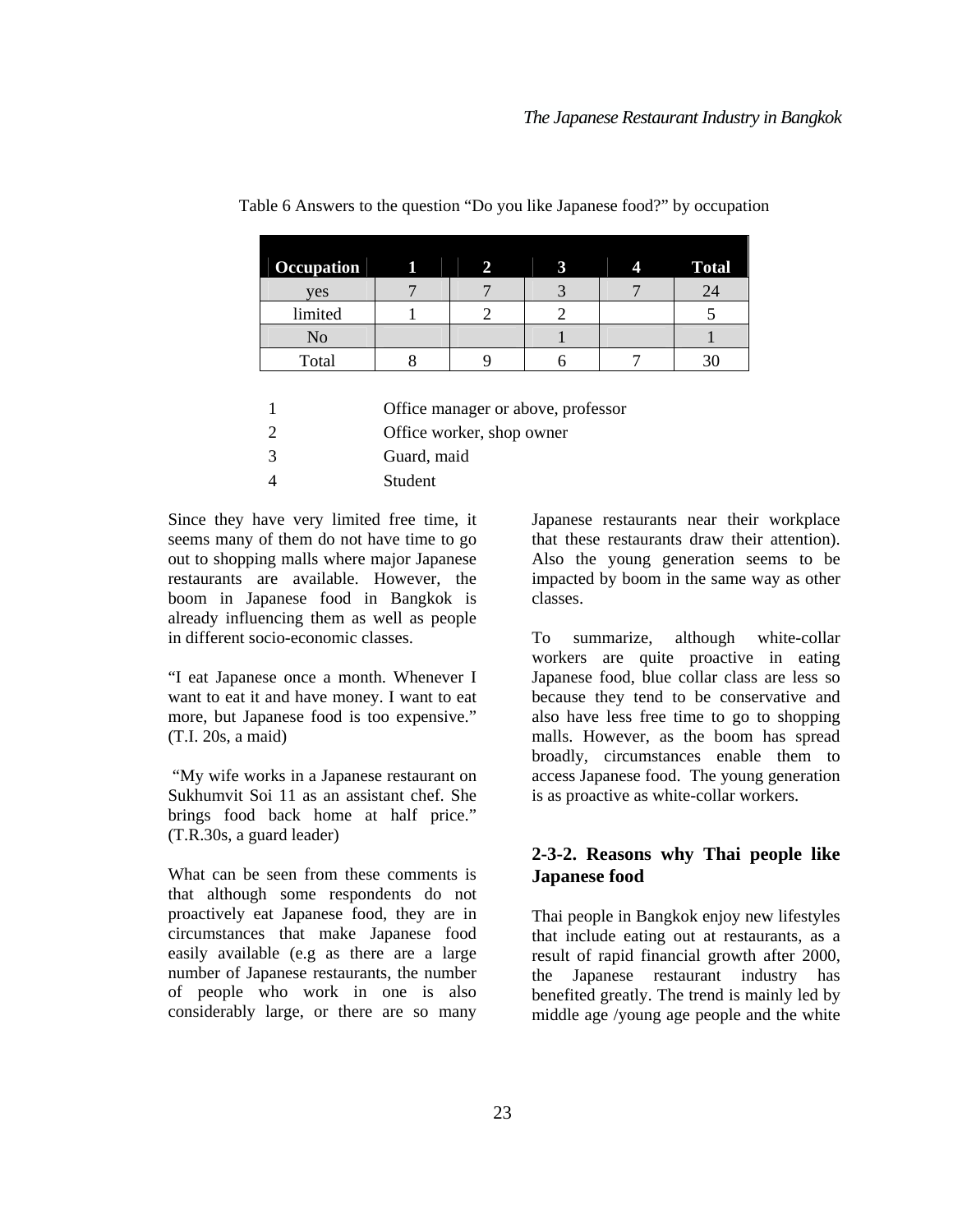collar class. The reasons for choosing Japanese restaurants can be seen in their new lifestyles.

According to JETRO (2014:13), respondents answering the question why they like Japanese food, say that it is "tasty," followed by "healthy" and "sophisticated, luxurious" (the top three answers).

| <b>Tasty</b>       | 37.1% |
|--------------------|-------|
| Healthy            | 26.0% |
| Sophisticated,     | 12.6% |
| luxurious          |       |
| Fashionable        | 6.4%  |
| He/she likes Japan | 5.7%  |
| Safe, hygienic     | 4.4%  |
| Affordable         | 2.0%  |

#### Table 7 Reasons why the respondents like Japanese by JETRO Survey

Compared to the results in other cities, "healthy" and "sophisticated, luxurious" are chosen more frequently in Bangkok. For example, "healthy" is chosen by 26% of Thai people, while it is chosen by 15% in Ho Chi Minh City, 16.6% in Jakarta, 9.2% in Moscow. JETRO concluded that "Madein-Japan food is high quality and high priced in terms of colors, shape, taste, safety and packaging; therefore, Thai people seem to have the same impression of Japanese dishes as those in other cities." On the other hand, "familiar" "reasonable" are chosen less often than in other cities.

The next analysis is based on my interviews with Thai people. Below are the numbers of respondents who mentioned each word to talk about Japanese food. "Tasty" is excluded as most respondents mentioned it.

> "Healthy": 6 respondents out of 26 who like Japanese food (23%)

"Luxurious" : 2 respondents ( 8%)

"Value for price": 3 respondents (12%)

"Unique, different": 5 respondents  $(19 \%)$ 

"Good/fresh/high-quality raw ingredients": 6 respondents (23%)

"Familiar": 3 respondents (12%)

23% of respondents, mainly in their 40s-50s described Japanese food as healthy. It seems that they think it is "healthy" because of "good, fresh raw ingredients". More than half of the respondents consider "Japanese food to be equal to fish, seafood" such as *sashimi, sushi* and grilled fish. They regard fish and seafood as main ingredients of Japanese food, and the ingredients are cooked simply without much oil, sugar or spices: this is a major impression of Japanese food among Thai people, and this matches their definition of "healthy". This impression comes from a comparison with Thai food, which is considered to contain a lot of sugar, oil and carbohydrates.

"Japanese food is expensive but worth the money, so I pursue quality which meets the cost. Japanese food is healthy because it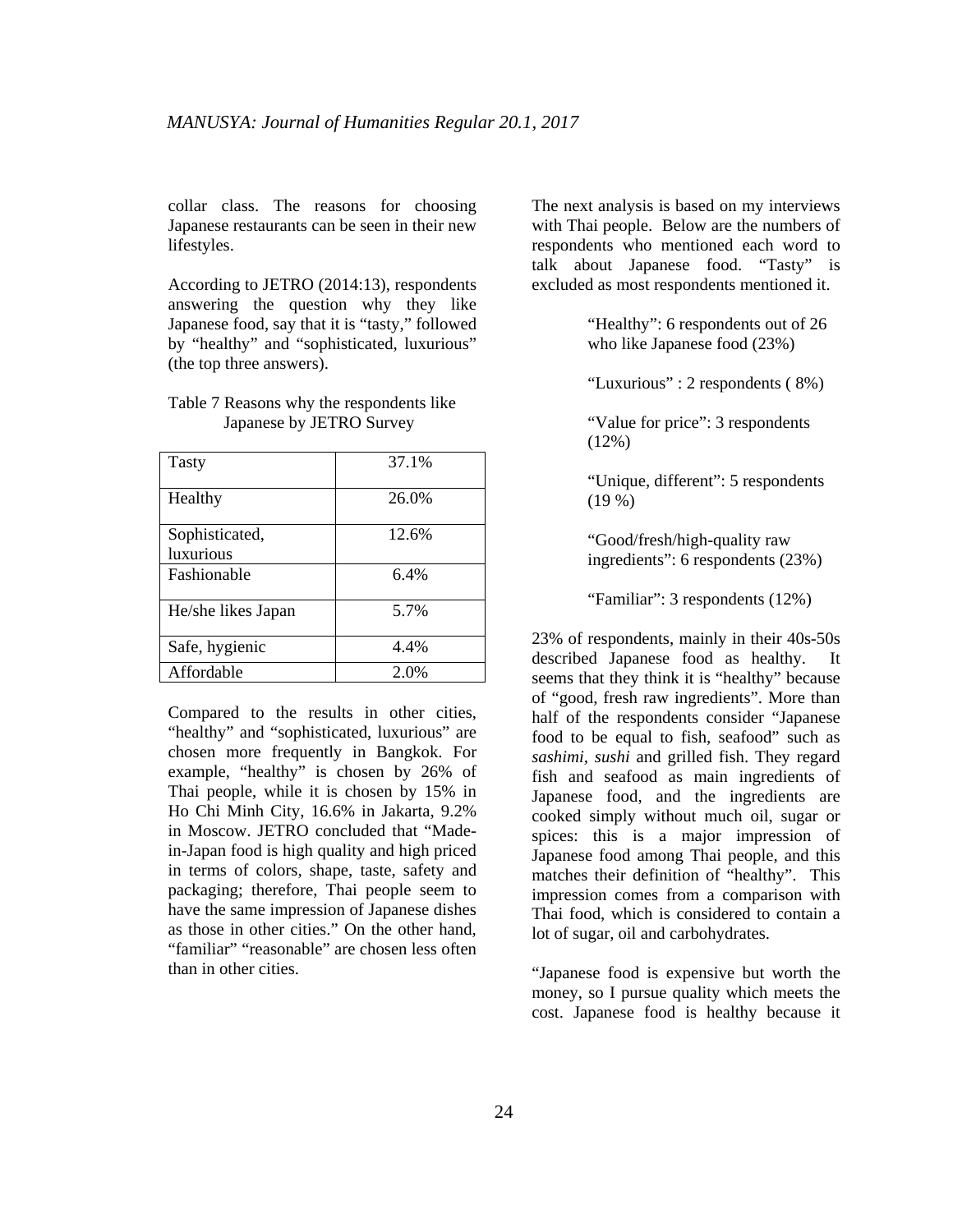mainly uses fresh fish/seafood. At the same time that is the reason for the high cost." (40s, a senior manager).

"(What is your image of Japanese food?) Clean, fresh, healthy." (40s, an office manager)

"(Why do you like Japanese food?) It is healthy in terms of ingredients and hygiene." (T.S, 40s, an office manager)

There are only two who think Japanese food is "luxurious". More respondents think Japanese food is expensive to some extent, but worth the cost.

"Expensive but worth it" (40s, an office worker)

"Good decoration" (30s, an office manager).

"High level. When the first hamburger arrived in Thailand, many Thais went to eat hamburgers because they felt they were high class. Now Japanese food is plentiful. It comes in a nice package which makes Japanese food look better." (30s, an office worker)

"(Japanese food is) affordable" (20s, an office worker)

The majority of Thai people, regardless of class and age, do not think Japanese food is too luxurious or expensive. They think Japanese food is expensive to some extent (compared to Thai food); however, the price is a fair reflection of quality, decoration, and packaging. The fact that a wide price range for Japanese food available from *Yayoi* to high-end sushi restaurants enables people in each class to choose restaurants that suit their income. Indeed, Japanese food is not too expensive for Thai people.

"Uniqueness" is also used to explain why Thai people like Japanese food.

"Interesting and amazing to eat raw fish and delicious" (30s, student)

"Raw ingredients are unique" (20s, student)

"Different taste. Good presentation. On weekdays I eat Thai food every day, so I want something different at weekends" (30s, office manager)

Only to be unique or different cannot be a reason. The majority of respondents note that they do not like western food because it is too different. When western food was introduced, people tried it but it did not become as popular as Japanese food nowadays. One of the reasons was it was fast food, but the main reason would be that the taste is too different from Thai food while Japanese food and Thai food share some similarities, e.g. in both, rice is the main source of carbohydrates.

"I or most Asian people do not like eating western food often because it is too oily, salty and we are not used to eating bread or potatoes" (20s, office worker)

"Before I used to like American food but now (I like) Japanese food. The reason why it was not Japanese in the past is that Japanese food was not so familiar in the past." (40s, senior manager).

In conclusion, Japanese food became popular due to three reasons; its impression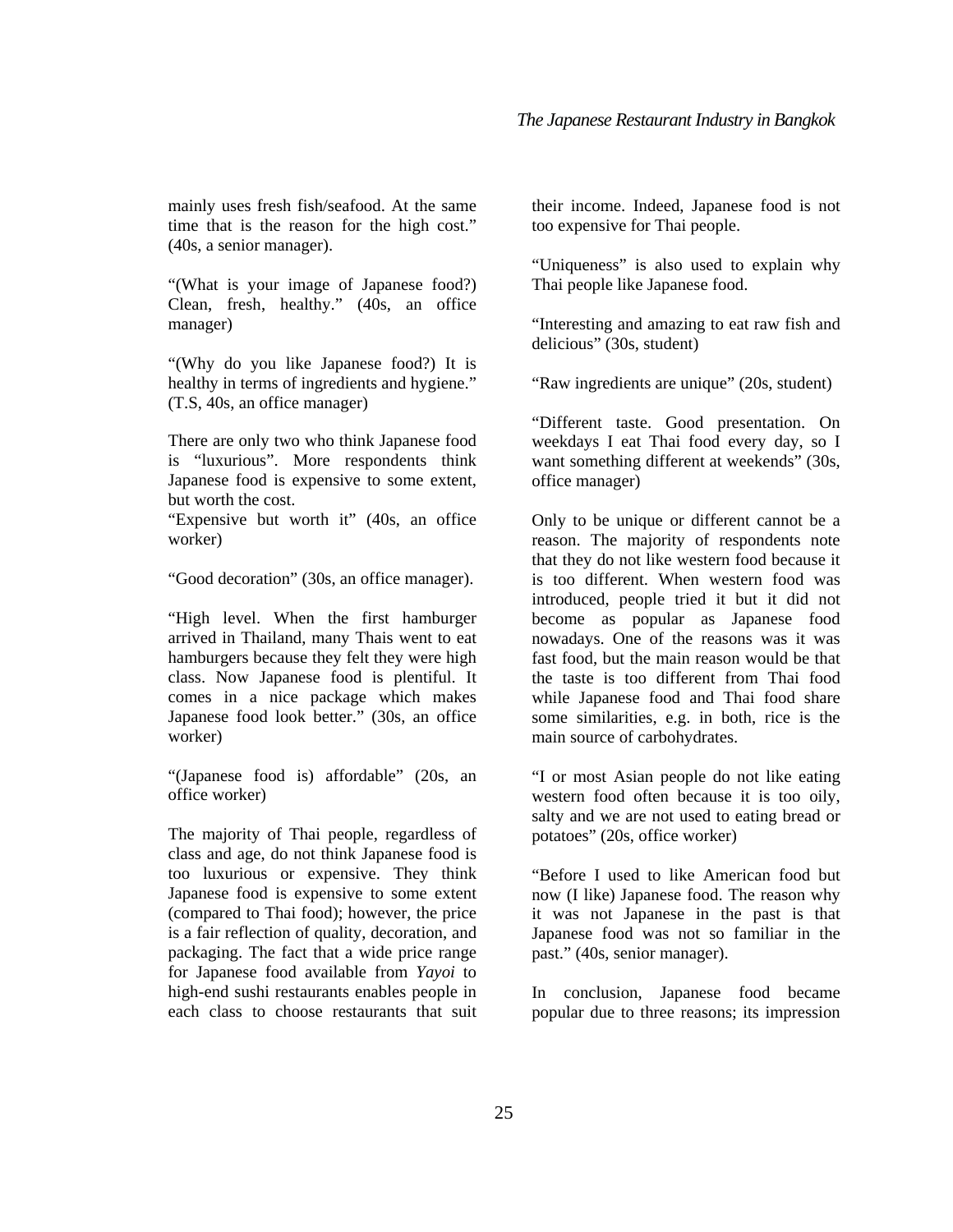as "healthy", appropriately "luxurious" but affordable, and moderately "unique and different". These impressions of Japanese food fit the demands of Thai people who are pursuing better, one-step further lifestyles. However, that the respondents raised "familiarity" as one of the reasons why they like Japanese food is noteworthy. All of those who mentioned this word were young respondents in their 10s to 20s. This indicates Japanese food is becoming ordinary rather than special food.

#### **2-3-3. Influence of changing life styles of Bangkok Thais**

In this section I will discuss the influence of urbanization as a background for the spread of Japanese food in Bangkok. Asai (2010: 25) states people's tastes and preferences in Bangkok have been changing because their physical constitution has changed due to the spread of air-conditioning.

As shown in Table 4, people working in airconditioning are now a majority of Bangkok people. Thai food developed to suit the hot climate. But now it makes sense that Thai people's tastes have changed to suit a cooler climate.

Figure 4 shows the percentage of those who prefer mild food for staple meals. Among all age groups, the percentage of Bangkok people who prefer mild tastes is higher than the national average. It is most significant among the youngest respondents (15 to 24 years). On the other hand, the percentage of those who prefer spicy meals is 27% while the national average is 34%. In Bangkok especially, young people's tastes have changed. Preference for spicy food, which is



Figure 4 percentage of those who prefer mild food for staple meals by age in 2013 (Source: Food consumption behavior survey 2014, National Statistical Office of Thailand)

a defining feature of the national cuisine, has declined while milder tastes are preferred.

"Mild" here corresponds to the Thai word "*c*  $\hat{u}$ <sup>"</sup>. Originally *c*  $\hat{u}$ <sup>\*</sup> in reference to Thai dishes carried a negative connotation. Its meaning was closer to "tasteless". This is because spicier, sweeter, and stronger tastes have been preferred culturally. During my survey, "*c*  $\hat{u}$ <sup>"</sup> was a keyword to describe Japanese food. Six respondents used  $c\hat{u}$ <sup> $t$ </sup> during the interview. (The interviews were done mainly in English, but when the people searched for a word such as "tasteless" I asked "Do you mean  $c\hat{u}$ <sup> $\hat{u}$ </sup>?" to confirm because the word "tasteless" is not a very common English word.) There were roughly two ways to use  $c \hat{H}$ : one is that authentic Japanese food is too  $c\hat{u}t$ , so the respondents prefer localized Japanese food. Secondly, Japanese food is generally  $c\hat{\theta}$ *ut* but this does not carry negative feelings.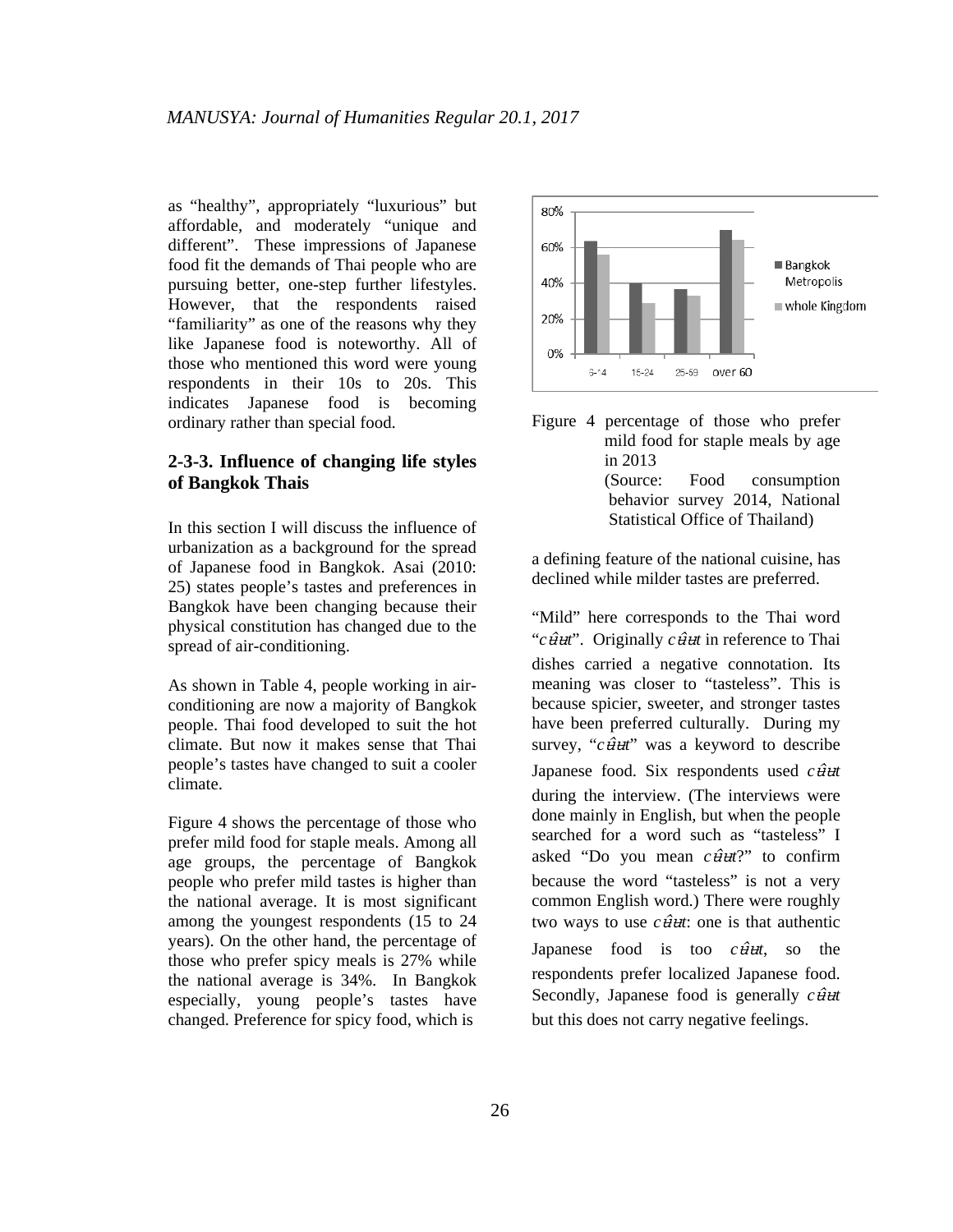"There are two kinds of Japanese food. One for Thais and the other for Japanese (on Sukhumvit). I only like the ones for Thais because the taste is adjusted for Thais. Real Japanese food on Sukhumvit is too tasteless

 $(c \hat{u}$ ut)." (30s, office manager)

"Taste is less spicy and cûut. cûut means tasteless. When used to describe Thai food, it has a negative meaning but for Japanese it is neutral, because it is the uniqueness of Japanese food." (20s, student)

The changing lifestyle of the people in Bangkok influences their taste preferences. They tend to prefer milder food than people in other regions. In terms of age, younger people are coming to prefer milder tastes than their elders. Moderately localized Japanese food matches this trend so this may be one reason for the growing popularity of Japanese food in Bangkok.

#### **2-3-4. Accessibility advantage of Japanese restaurant chains**

Moderately-prices chain restaurants, often connected to the increasing number of shopping malls in Bangkok, suit the urbanized lifestyle of urban Thais during the period of financial growth.

Traditionally Thai people put high value on family activities. Weekend dinner with family is a typical and important event for Thais. However, having a family dinner at a Japanese restaurant was a limited choice for a majority of the families until recently as Japanese food was relatively unfamiliar.

"On weekends when having dinner with family we used to go to Chinese restaurants. But recently it has become Japanese. Japanese food was not well-known in the past." (T.A, 40s, senior manager)

Since the middle of the 2000s, as household incomes rose, new shopping malls were opened one after another. Symbolic of this is Central World. The Central Group took over World Trade Center and opened the newly renovated Central World in 2006. After that the Central Group accelerated launching/renewing shopping complexes. Visiting these shopping complexes became a typical way of spending weekends with family for emerging middle class people in Bangkok. Accordingly, eating lunch or dinner at restaurants in shopping malls followed. T.A. comments that she goes to dinner with her big family including teenage nephews and nieces every weekend. Normally her family chooses Thai or Japanese. Other respondents also talked about their dinner with family. T.C, an office manager in her 30s, takes her elderly parents to Fuji restaurant in the shopping mall nearby three times a month. T.F, an office worker in his 30s, meets his parents often at a Japanese restaurant in a convenient shopping mall.

There is a significant reason they choose Japanese restaurants for their family dinner. There are not many other foreign food restaurant chains with moderate price range in shopping malls.

T.K., a student in her 20s, says she and her family always get together at a Japanese restaurant because "good and affordable restaurants like Fuji are not available for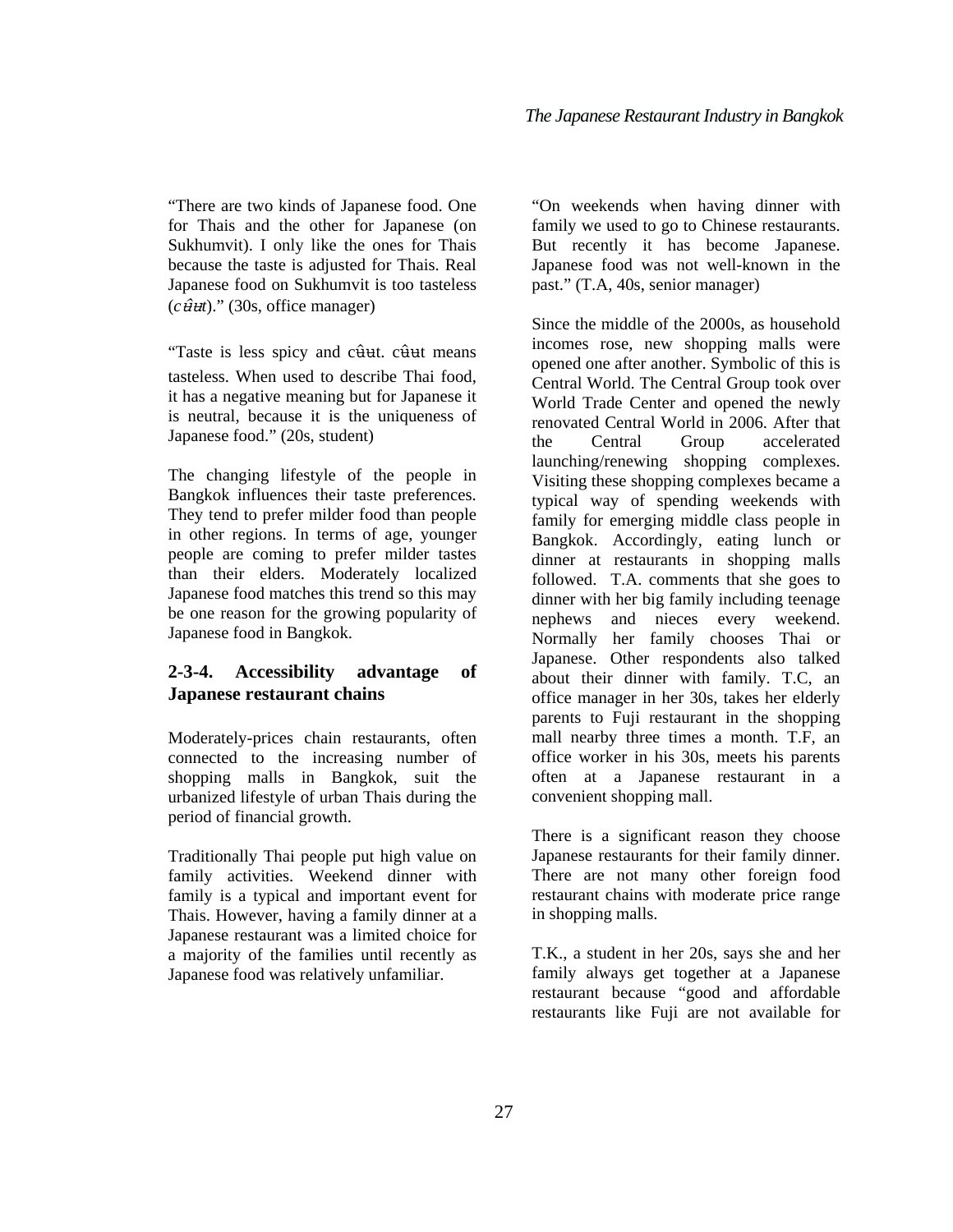Chinese food" although her family love to eat Chinese food as well as Japanese food.

Table 8 shows the numbers of big chain restaurants in the 14 malls in Bangkok where I did field research. The malls include high-end to standard, located in the city center and in residential areas.

Table 8 Number of famous chain restaurants in the 14 malls

| Japanese | <b>FUJI</b>     | 10                      |
|----------|-----------------|-------------------------|
|          | YAYOI           | 6                       |
|          | Ootoya          | 4                       |
|          | Hachiban        | 10                      |
|          | ZEN             | 7                       |
|          | OISHI group     | 10                      |
|          | Coco Ichibanya  | 5                       |
|          | <b>KFC</b>      | 8                       |
| Western  | Mcdonalds'      | 7                       |
|          | Pizza company   | 7                       |
|          | Sizzlar         | 6                       |
| Chinese  | Seefah          | $\overline{\mathbf{3}}$ |
| Korean   | Dak Galbi       | $\overline{2}$          |
|          | <b>Bon Chon</b> | 3                       |
|          | Sukishi         | 4                       |

(Source: my field research)

In terms of number, Western restaurants are second to Japanese restaurants. However, the majority are fast food restaurants. These fast food restaurants cannot be a major choice for family meals because they are "seen to be only for young students and low class people" (comment by T.B., an office worker in her 20s), which older people do not like.

Chinese restaurant chains in this budget range are few. The only major chain is Seefah. Also the number of shops is not as many as for Japanese or Western outlets. It is worth noting that recently Korean chain restaurants have become more prominent and more popular.

A major finding here is that accessibility to Japanese chain restaurants fits the new lifestyle of middle class people, which is one major reason for the expansion of Japanese restaurants.

#### **2-3-5. Influence of Tourism on the Japanese food industry**

The rapid increase in the number of tours from Thailand to Japan should also be taken into account as a factor for the increasing passion for Japanese food. The number of tourists to Japan dropped after the earthquake in 2011, but after that it has increased rapidly. The number of Thai tourists to Japan increased from 260,000 in 2012 to 658,000 in 2014. The percentage of all international travelers has also increased accordingly (figure59). The Japan National Tourism Organization (JNTO) states that the reasons are the removal of tourist visa requirements for Thai nationals and the increased availability of low cost airlines flying to Japan.

It is hard to prove if the boom in tourism to Japan directly contributes to the Japanese restaurant industry in Bangkok. However, there are two points that can be discussed. First, those who visit Japan are satisfied with the food in Japan and try more Japanese food after returning home. Second is the influence of TV programs which promote trips to Japan.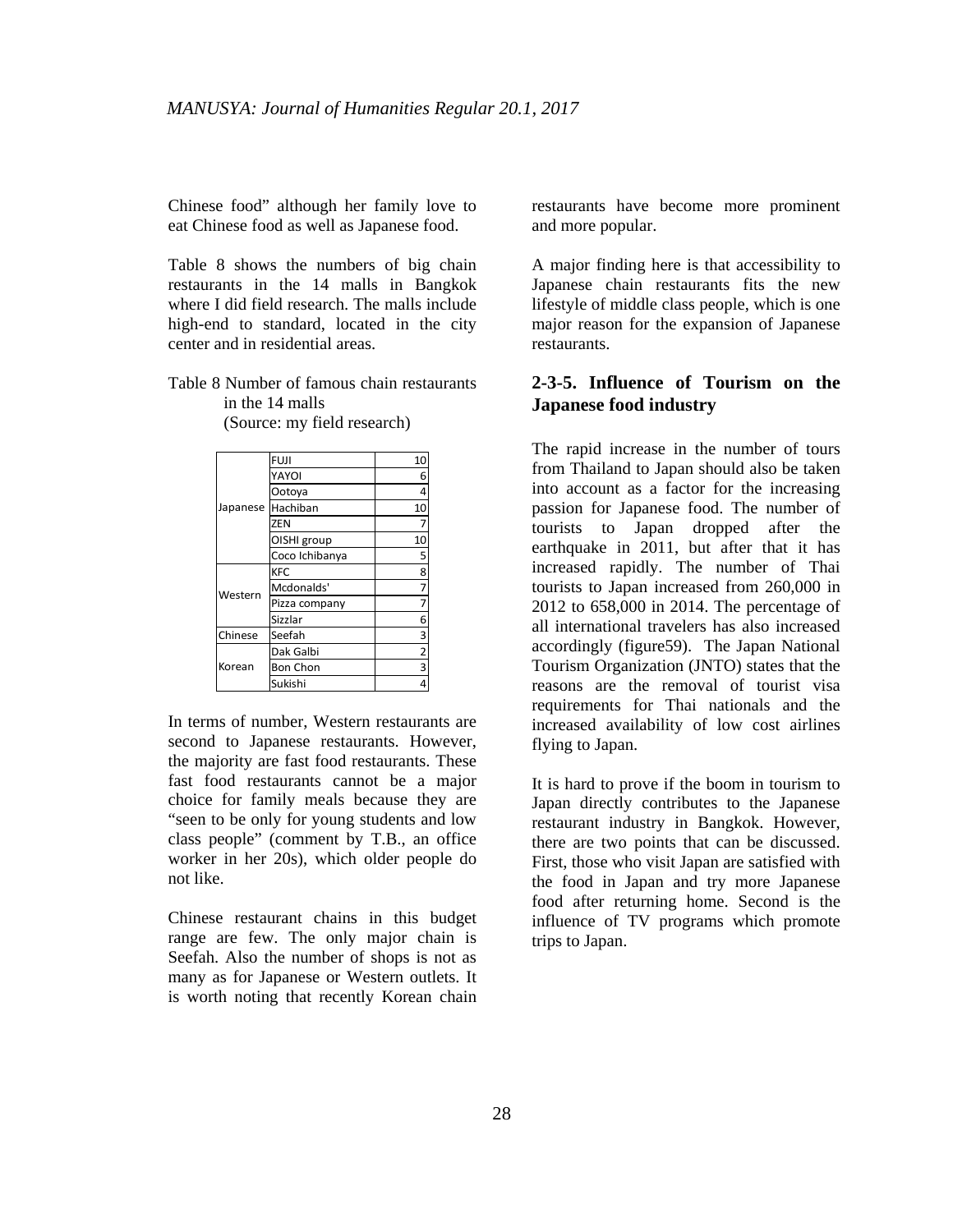



Kakumoto (2011:49) discovered 60.8% of Thai tourists expect to enjoy Japanese food before visiting Japan, and 75% of Thai tourists are satisfied with Japanese food after visiting. This means that once Thai people visit Japan, they are even more satisfied with original Japanese food than expected. For example, *Honmono Sushi*, a growing highend *sushi* chain targets wealthy Thai people who have visited Japan multiple times. As such, those who traveled to Japan and were satisfied with food in Japan often create demand for the same quality or even better quality Japanese food when they are back in Thailand. This can be a trigger to improve the Japanese restaurant industry in Thailand.

In addition, multiple Thai respondents mentioned a TV program "*Say-hi*", which introduces Japan and its food as a major factor. Respondent T.P., an office worker in her 30s, likes to watch "*Say-hi*", and it makes her want to visit Japan or eat Japanese food. Respondent T.G., a student

in his 30s, says "Now that Thais no longer need a visa to visit Japan, I see a lot of travel programs every day. I try interesting food from restaurants like Fuji."

It can be concluded that, booming tourism in Japan contributes to be the boom of the Japanese restaurant industry in Bangkok.

#### **2. Conclusion**

In this study, I tried to determine the influence of changes in Thai society on the Japanese restaurant industry in Bangkok. The analysis is based on my own interviews of Thai people in Bangkok, official statistics and other field research observations. First I show facts about the financial condition of Thai people, which contributes to the growth of Japanese food outlets in Thailand since the middle of the 2000s. After the economic growth since the 2000s, Thai people, especially Bangkokians, have more income in all the classes, and they tend to spend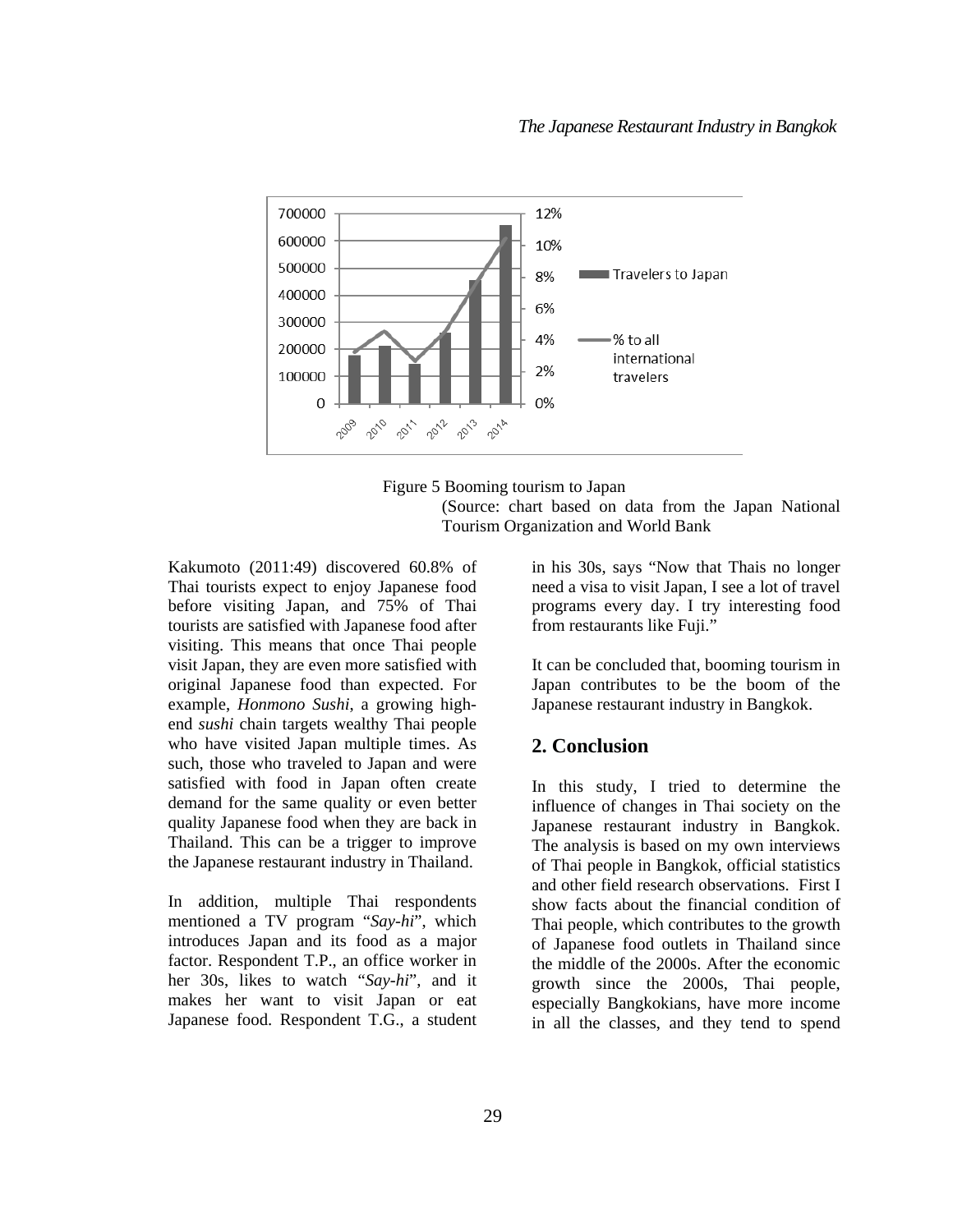more money on take-away food and restaurant meals. I also explain why they have increasingly come to choose Japanese food. First it was found that it is mainly white collar workers and younger Thais who lead the boom. The reasons why they choose Japanese food are that Japanese food is "healthy", appropriately "luxurious" but affordable. It is also "unique and different" but not as different as western food. These characteristics of Japanese food respond to the demands of people who are pursuing better lives in a period of financial growth. Secondly, the prevalence of air-conditioned work environments has caused people to prefer food with milder tastes. The mild taste of Japanese food matches this new preference. Another advantage of Japanese food is accessibility. Japanese chain restaurants with standardized quality and reasonable price ranges are now major options in shopping malls, which are popular places for urban middle class Thai people to spend their weekend or free time. Last, booming tourism to Japan can be considered another factor in the growth of the Japanese restaurant industry. As more and more people travel to Japan, they bring back to their home country a familiarity with and preference for Japanese food, and those who cannot afford to travel to Japan were found to be influenced by the large number of Japanese travel programs on Thai television.

Japanese restaurants seem positioned to remain the second largest food industry following Thai food in Thailand, and Japanese food is already becoming more than just a short-term fad. In fact, it is now seen as one option for everyday dining rather than just a choice for a special occasion among younger Thais. Some young respondents in their 10s to 20s answered that they like Japanese food because it is familiar, while older respondents tended to remark that they wanted to keep Japanese as exotic or for special occasions regardless of their passion level for Japanese food. One teenage interviewee who was not aware of Japanese food as being "foreign food".

A major limitation of this research is the small number of interviewees due to limited resources and the social networks that I had available to me. Therefore, I expect future studies will be done based on systematic resources and processes with organizational support. Such research could serve as a new part of Japanese cultural studies in Thailand.

## **References**

- Asai, Kousei. 2010. *Present situation and future of Japanese restaurants in Thailand.* 23-30, June, 2010, Bangkok.
- Carroll, F Walter. 2011. *SUSHI: Globalization through Food Culture: Towards a Study of Global Food Networks,* Kansai University, Journal of Cultural Interaction in East Asia Vol.2, 201, Osaka.
- Darlene Schmidt, Darlene. 2014. *Thai Food and Culture*. About.com, December, 2014. *http://thaifood.about.com/od/thaifood andculture/a/foodculture.htm.*
- Iwama, Kazuhiro. 2013. *Japanese food culture in Shanghai: Hearing research report at localization of menu*. Chiba Shoka University, Chiba Shodai Kiyo(51), 1-54, September, 2013, Chiba.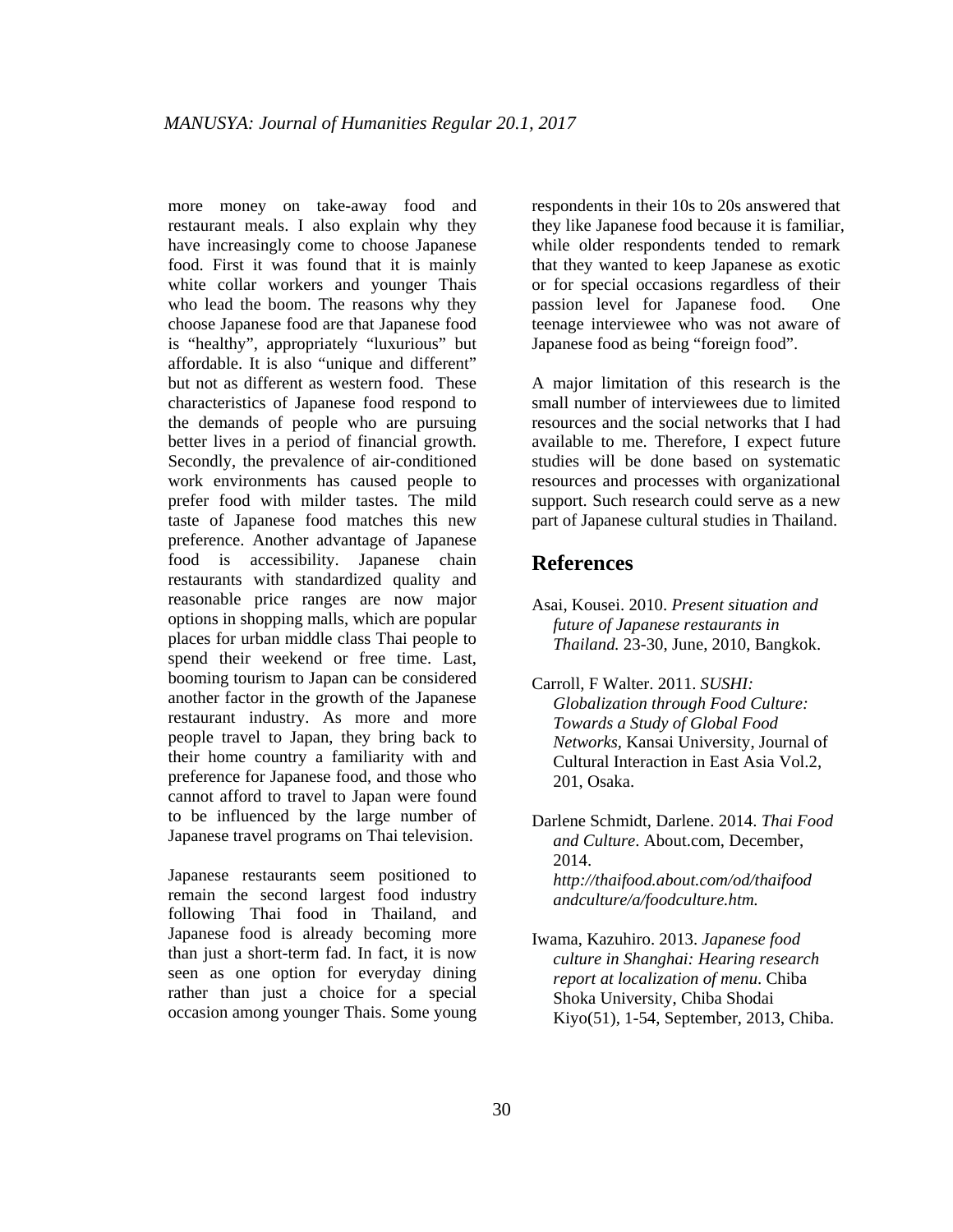Japan External Trade Organization (JETRO). 2007. *Survey at internationalization possibility of food industry. Information related to restaurant industry expansion to Thailand.*

- Japan External Trade Organization Bangkok (JETRO). 2015. *Survey at Japanese restaurant in Bangkok, Thailand - based on interviews with Japanese restaurants.*
- Japan External Trade Organization (JETRO). 2014. *Survey of Oversea Consumers of Japanese food -Bangkok-*.
- Japan External Trade Organization (JETRO). 2014. *Survey of Oversea Consumers of Japanese food - comparison of 6 countries.*
- Kakumoto, Nobuaki. 2011. *Japanese food as an international tourism resource*. The research institute of Aichi University Management Science (36). The institute of Aichi university. 41-56, March, 2011, Nagoya.
- Masuda, Hiroshi. 2010. *Tourists from ASEAN countries to Japan, for market expansion of made –in -Japan- Thai version*. Jichitai Kokusai forum, 2-16, December, 2010.
- Tanaka, Shaun Naomi. 2008. *Consuming the "Oriental Other," Constructing the Cosmopolitan Canadian: Reinterpreting Japanese Culinary Culture in Tronto's Japanese restaurants,* Queen's University, March, 2008, Kingston.
- Tazatsu, Masaharu. 2008. *Restaurant industry in Thailand, especially about*

 *Japanese restaurants*. 2-14, February, 2008, Bangkok.